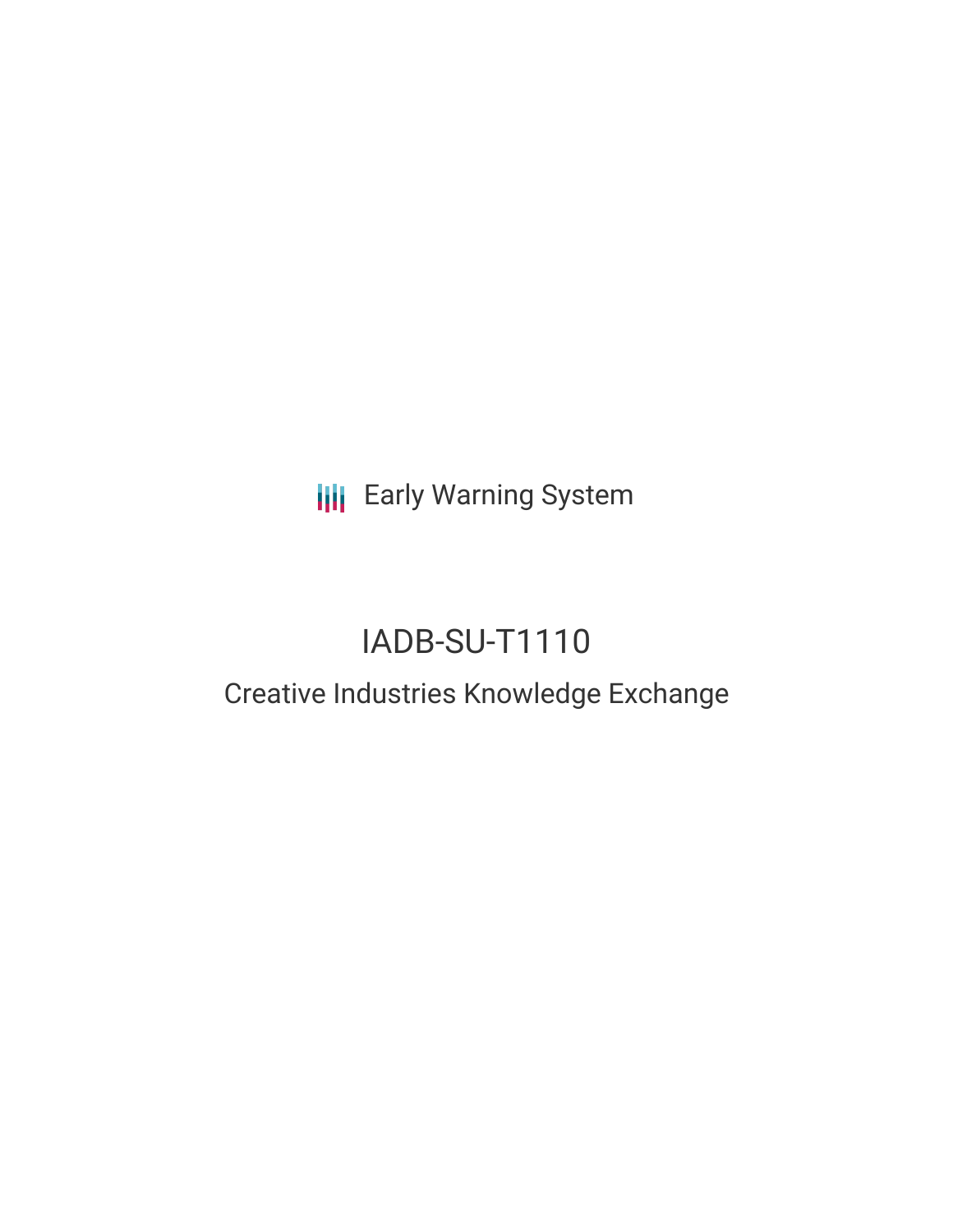

### **Quick Facts**

| <b>Countries</b>               | Suriname                               |
|--------------------------------|----------------------------------------|
| <b>Financial Institutions</b>  | Inter-American Development Bank (IADB) |
| <b>Status</b>                  | Completed                              |
| <b>Bank Risk Rating</b>        | U                                      |
| <b>Voting Date</b>             | 2018-10-18                             |
| <b>Borrower</b>                | Government of Suriname                 |
| <b>Sectors</b>                 | Industry and Trade                     |
| <b>Investment Type(s)</b>      | Grant                                  |
| <b>Investment Amount (USD)</b> | $$0.01$ million                        |
| <b>Project Cost (USD)</b>      | $$0.01$ million                        |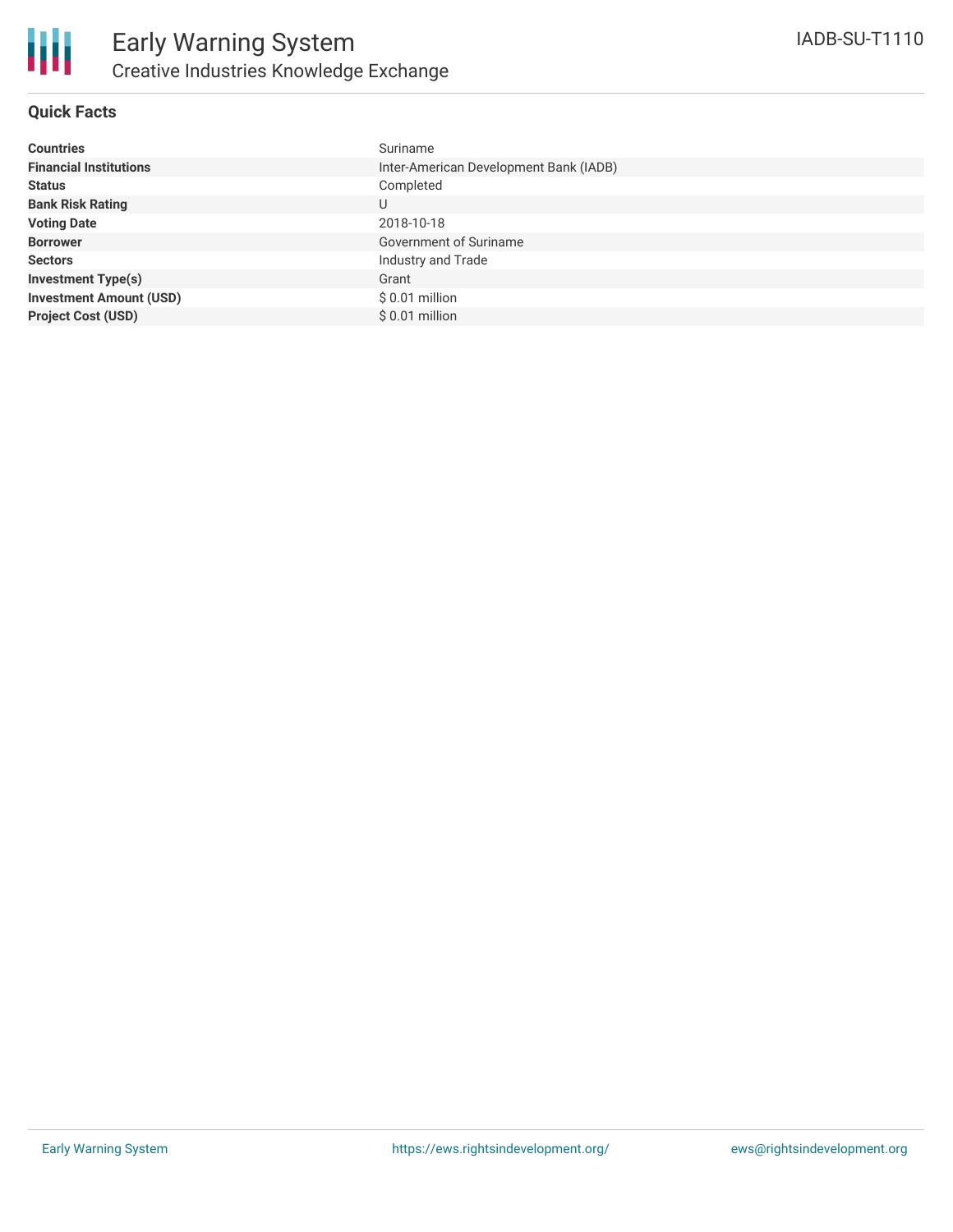

### **Project Description**

The objective of this exchange is to promote intra-regional knowledge exchange among CCB countries conducive to leveraging public-private initiatives to support the development of the Creative Industries sector in the Caribbean.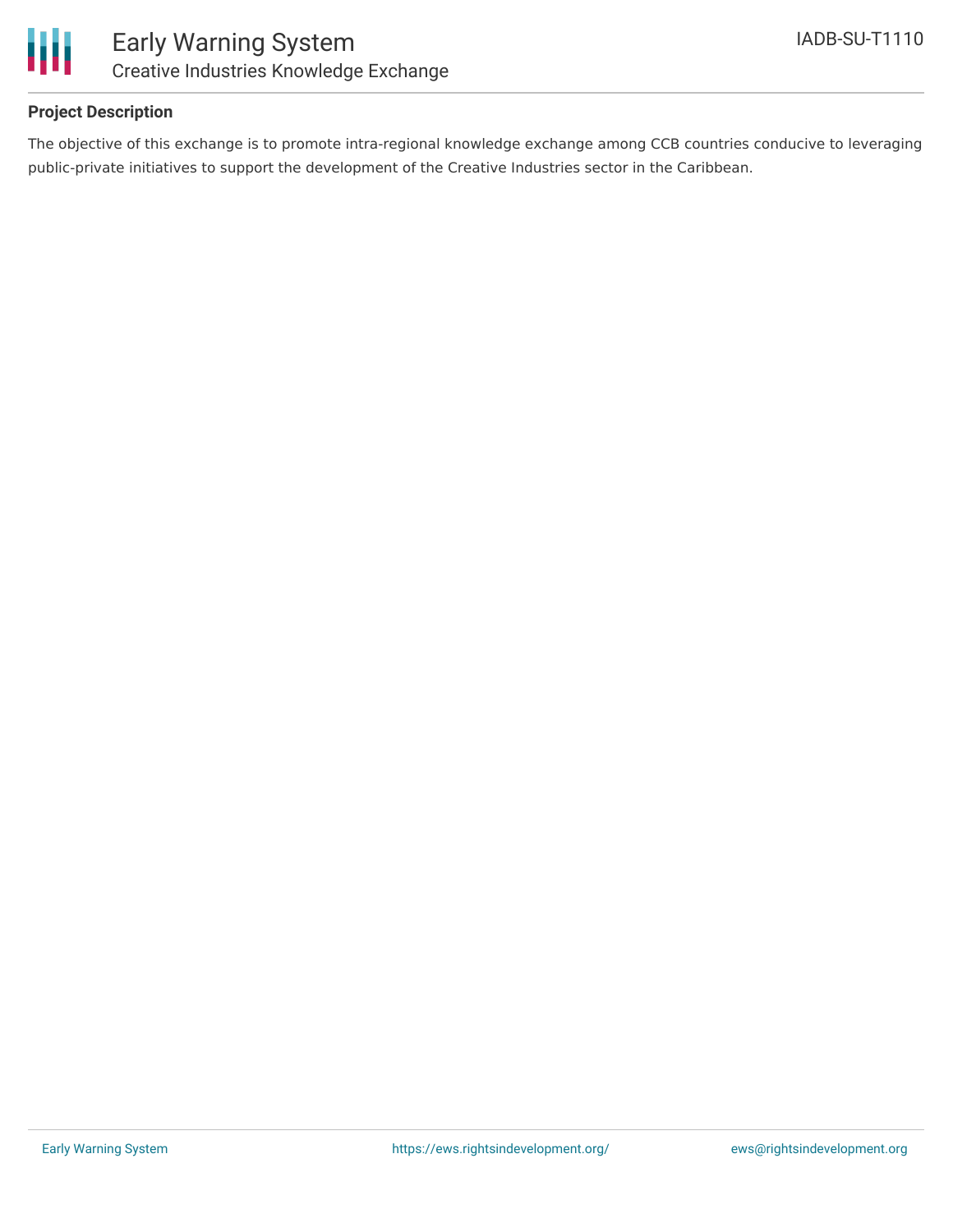

### Early Warning System Creative Industries Knowledge Exchange

### **Investment Description**

• Inter-American Development Bank (IADB)